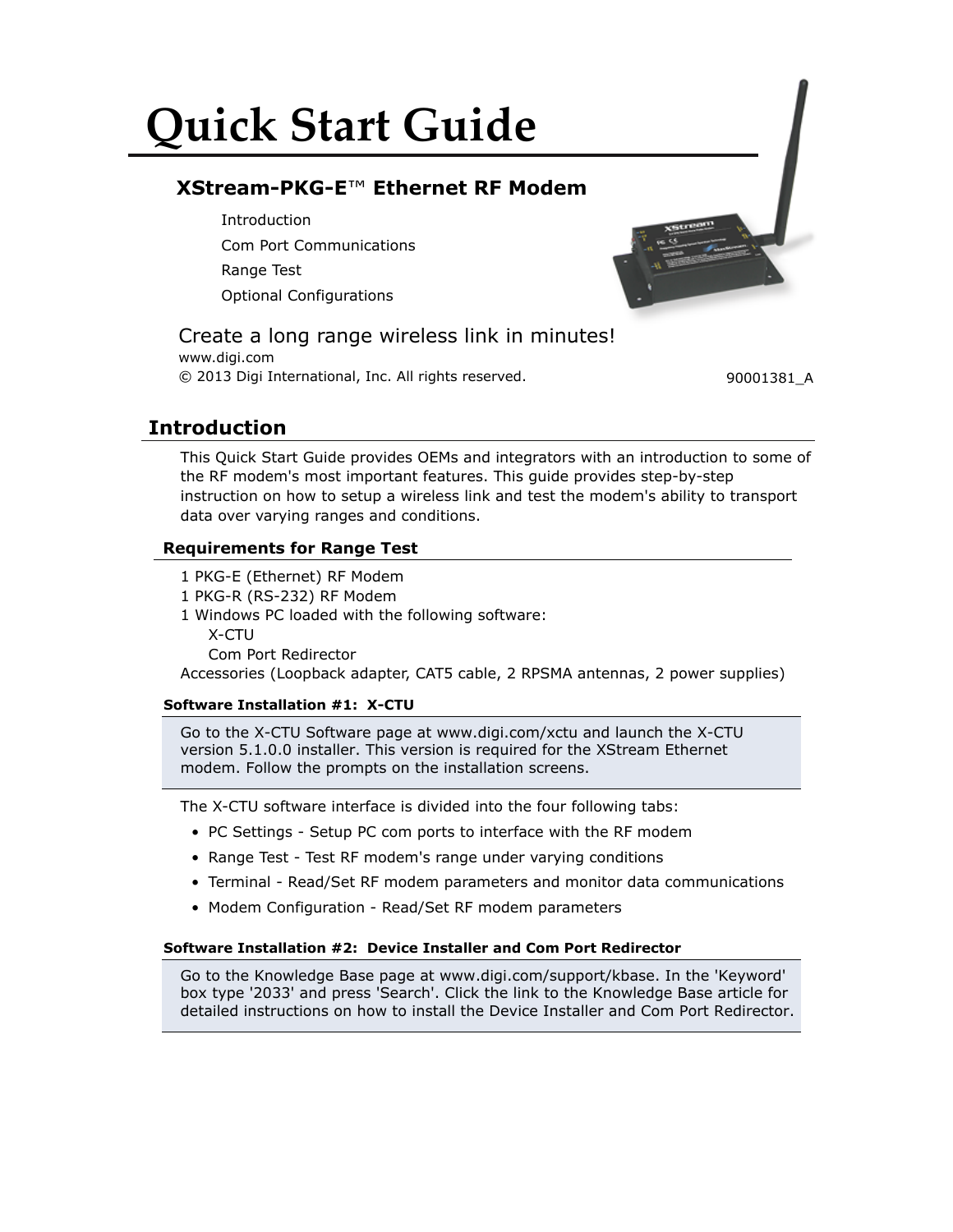## **Range Test**

Once the Ethernet RF Modem has been setup for com port communications, a wireless link between devices can be created for the transportation of data.

#### **Hardware Setup**

Using the components listed on page one of this quick start guide, assemble the hardware needed for the range test.

- 1. Connect a PKG-E (Ethernet) RF Modem and a PC to active Ethernet ports of the same local network using standard CAT5 cables [Figure 1].
- 2. Attach serial loopback adapter to the DB-9 serial connector of the PKG-R (RS-232) RF Modem. The adapter configures the PKG-R RF Modem to function as a repeater by looping serial data back into the modem for retransmission.
- 3. Configure the PKG-R RF Modem for RS-232 operation using the built-in DIP Switch. Dip Switch 1 should be ON (up) and the remaining switches should be OFF (down).



- 4. Attach RPSMA antennas to both RF Modems.
- 5. Power both RF Modems with power supplies (included w/ accessory packages).

#### **Figure 1. Hardware Setup for Range Test**



#### **Run Range Test**

- 1. Highlight the appropriate PC com port Select the PC com port baud rate from the 'Baud' dropdown list that matches the throughout data rate of the RF modems.
- 2. Select the "Range Test" tab [Figure 2].
- 3. Select the 'Advanced' button and change the Data receive timeout to '2000' msec.
- 4. Select the 'Start' button to begin range test.
- 5. Move the remote PKG-R (RS-232) away from the PKG-E (Ethernet) and observe packet information to determine the range of the wireless link.

| Figure 2. Range Test tab of the X-CTU Software | <b>HEM</b><br><b>FEX-CTU (COMT)</b>                                                                                                                                                                                                                                                                                                                                                                                                                                                                                                                                                                                                                                                                                                                                           |  |
|------------------------------------------------|-------------------------------------------------------------------------------------------------------------------------------------------------------------------------------------------------------------------------------------------------------------------------------------------------------------------------------------------------------------------------------------------------------------------------------------------------------------------------------------------------------------------------------------------------------------------------------------------------------------------------------------------------------------------------------------------------------------------------------------------------------------------------------|--|
| Range Test tab                                 | PC Settings Range Test   Terminal   Modem Conliguration                                                                                                                                                                                                                                                                                                                                                                                                                                                                                                                                                                                                                                                                                                                       |  |
| Start / Stop button                            | Percent<br>100.0<br>Start<br>$\overline{R}$<br>ś<br>Clear Stats<br>s<br>Advanced 333                                                                                                                                                                                                                                                                                                                                                                                                                                                                                                                                                                                                                                                                                          |  |
| Packet Information                             | Test<br>$\frac{6000}{48}$<br><b><i>G</i></b> Loop Back<br>Bad<br>ь<br>0123456709: J <= > > > NABCD BFGHE FILMNO<br>0123456789; J <= > 38ABCD SFORT FRIMAD<br>0123456709: J <<>>>>>>> 38ABCD BFGHIJNLMNO<br>0123456769; J <<>>><>>>>>>3800247081781200<br>0123456709: J <<>>><>>>>>>380CD SFGHIJKLMX0<br>0123456709: J <<>>><>>>>>>38ABCD@FGHIJNLMMO<br>0123456709   J <<> ><>>>>>>380CD \$FGHIJKLMNO<br>0123456709: 2 <=> ? BABCD BFGHL7HLMMO<br>0123456789   J <<> ><>>>>>3838CD SFGRIJKLMX0<br>0123456709: J <=> ? BABCD BFGBI JICLINIO<br>0123456709; J <=> 28ABCD BFORE FRLMMO<br>0123456709: J <<>>><>>>>>3845CD 8FG827KLMMO<br>O123456703: J <=> ?BABCD BFGHI JHLMMO<br>0123456709   J <<> ><>>>>>>383670 #FGHI JELMAO<br>0123456709: J <<>>><>>>>>>3838CD @FGHI JHLMNO |  |
|                                                | Transmit Receive<br>9600 8 N-1 FLOW NONE<br>COM1                                                                                                                                                                                                                                                                                                                                                                                                                                                                                                                                                                                                                                                                                                                              |  |